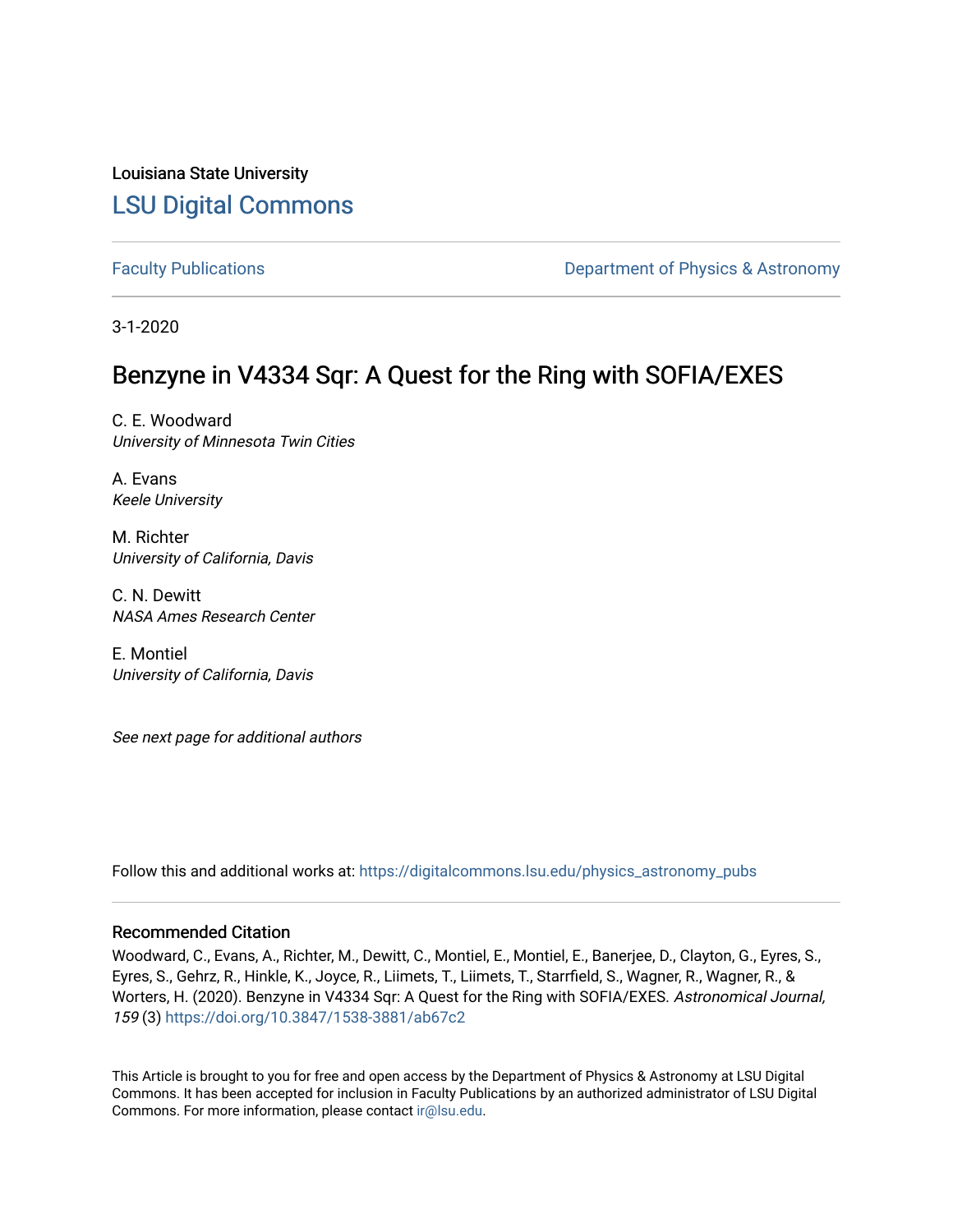# Authors

C. E. Woodward, A. Evans, M. Richter, C. N. Dewitt, E. Montiel, E. Montiel, D. P.K. Banerjee, G. C. Clayton, S. P.S. Eyres, S. P.S. Eyres, R. D. Gehrz, K. H. Hinkle, R. R. Joyce, T. Liimets, T. Liimets, S. Starrfield, R. M. Wagner, R. M. Wagner, and H. Worters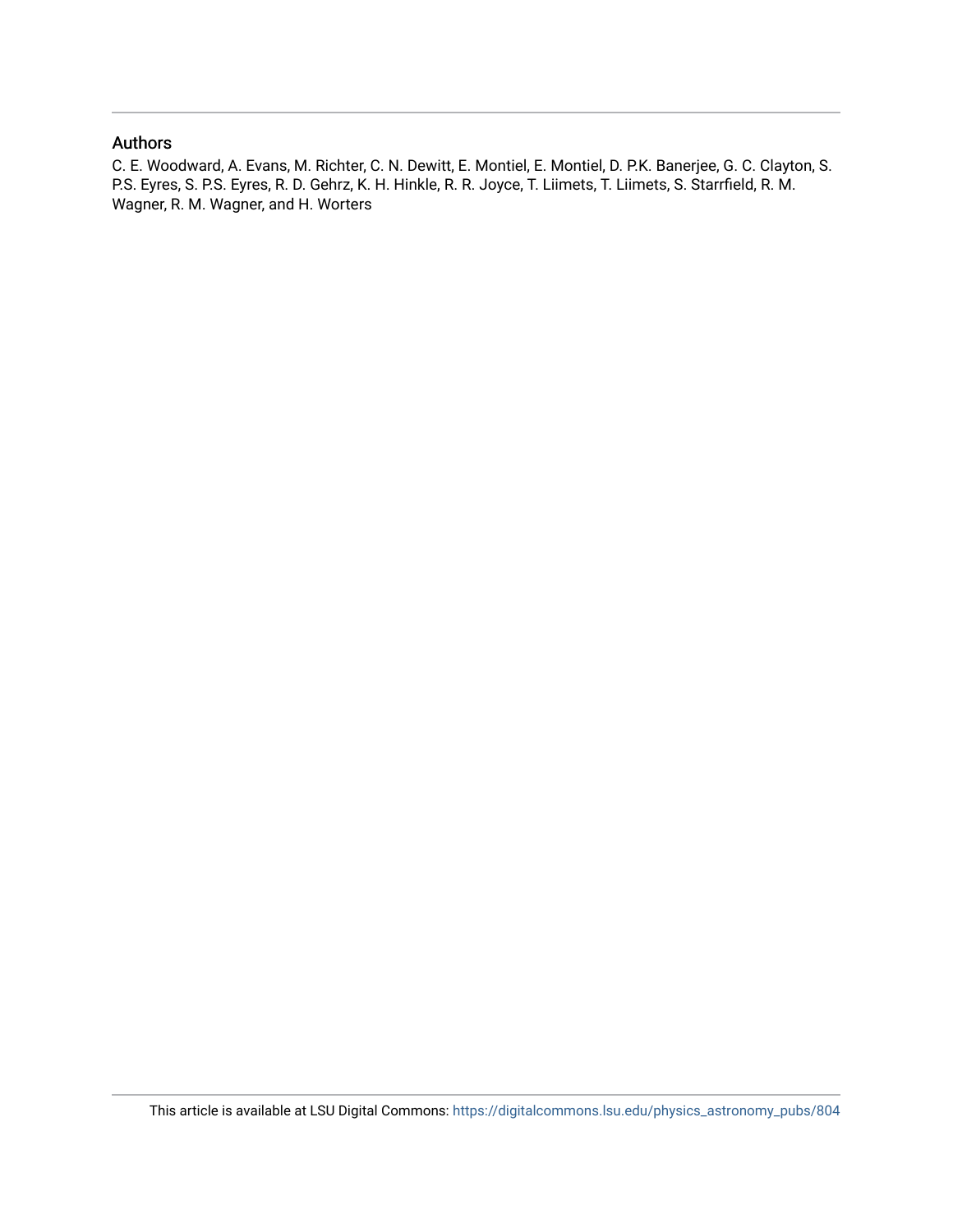

# Benzyne in V4334 Sqr: A Quest for the Ring with SOFIA/EXES

C. E. Woodward<sup>1</sup> (0, A. Evans<sup>2</sup> (0, M. Richter<sup>3</sup> (0, C. N. DeWitt<sup>4</sup> (0, E. Montiel<sup>3,4</sup>, D. P. K. Banerjee<sup>5</sup> (0, G. C. Clayton<sup>6</sup> (0,

S. P. S. Eyres<sup>7,8</sup> (b, R. D. Gehrz<sup>1</sup> (b, K. H. Hinkle<sup>9</sup> (b, R. R. Joyce<sup>9</sup> (b, T. Liimets<sup>10,11</sup> (b, S. Starrfield<sup>12</sup> (b, R. M. Wagner<sup>13,14</sup> (b), and

H. Worters<sup>15</sup><sup>O</sup>

<sup>1</sup> Minnesota Institute for Astrophysics, University of Minnesota, 116 Church Street SE, Minneapolis, MN 55455, USA; chickw024@gmail.com

Astrophysics Group, Keele University, Keele, Staffordshire, ST5 5BG, UK

<sup>3</sup> University of California Davis, 1 Shields Ave, Physics Department, Davis, CA 95616-5270, USA

<sup>4</sup> USRA/SOFIA Science Center, NASA Ames Research Center, Moffet Field, CA 94035-100, USA

Physical Research Laboratory, Navrangpura, Ahmedabad, Gujarat 380009, India

 $^6$  Louisiana State University, Baton Rouge, Department of Physics & Astronomy Baton Rouge, LA 70803-001, USA

Faculty of Computing, Engineering, and Science, University of South Wales, Pontypridd CF37 1DL, UK

Jeremiah Horrocks Institute, University of Central Lancashire, Preston PR1 2HE, UK

<sup>9</sup>NSF's Optical-Infrared Laboratories, P.O. Box 26732, Tucson, AZ 85726-6732, USA

<sup>10</sup> Astronomický ústav, Akademie věd České republiky, v.v.i., Fričova 298, 251 65 Ondřejov, Czech Republic

12 School of Earth and Space Exploration, Arizonal State University, Box 871404, Tempe, AZ 85287-1404, USA<br><sup>13</sup> Department of Astronomy The Obio State University 140 W 18th Ayenue Columbus OH 43210 USA

Department of Astronomy, The Ohio State University, 140 W. 18th Avenue, Columbus, OH 43210, USA

Large Binocular Telescope Observatory, 933 North Cherry Avenue, Tucson, AZ 85721, USA South African Astronomical Observatory, P.O. Box 9, Observatory 7935, South Africa

Received 2019 December 5; revised 2019 December 31; accepted 2020 January 3; published 2020 February 5

#### Abstract

Large aromatic molecules are ubiquitous in both circumstellar and interstellar environments. Detection of small aromatic molecules, such as benzene  $(C_6H_6)$  and benzyne  $(C_6H_4)$ , are rare in astrophysical environments. Detection of such species will have major implications for our understanding of the astrochemistry involved in the formation of the molecules necessary for life, including modeling the chemical pathways to the formation of larger hydrocarbon molecules. We conducted a search for the infrared 18  $\mu$ m spectral signature of benzyne in V4334 Sgr with the Stratospheric Observatory for Infrared Astronomy (SOFIA)/Echelon-Cross-Echelle Spectrograph (EXES) finding no evidence for a feature at the sensitivity of our observations.

Unified Astronomy Thesaurus concepts: Asymptotic giant branch stars (2100); Circumstellar dust (236); Astrochemistry (75)

## 1. Introduction

Large hydrocarbon molecules (both aliphatic and aromatic) are now known to be widespread in interstellar and circumstellar environments (Tielens 2008; Sloan et al. 2014; Xie et al. 2018). In particular, polycyclic aromatic (carbon-ring structures) hydrocarbon (PAH; e.g., the seven-ring coronene  $C_{24}H_{12}$ ) molecules are generally accepted to be the carriers of the ubiquitous unidentified infrared (UIR) features (Tielens 2008; Peeters 2011).

Small aromatic hydrocarbons however have proven to be more elusive. While benzene  $(C_6H_6)$  is known to be common in solar system environments (Trainer et al. 2013; Guerlet et al.  $2015$ ), and may play a role in ice chemistry in the interstellar medium (ISM; Sivaraman et al. 2015), the only detection to date in a circumstellar environment has been in the protoplanetary nebula CRL 618 (Cernicharo et al. 2001a, 2001b). Recently, McGuire et al. (2018) reported detection of benzonitrile (c- $C_6H_5CN$ ) at radio wavelengths toward the molecular cloud TMC-1. Joblin & Cernicharo  $(2018)$  argue that benzonitrile likely forms from a reaction of CN with benzene, and hence it may be possible to indirectly infer both the existence of benzene and the abundance of benzene itself.

Dusty, carbon-rich circumstellar environments are laboratories for the detection and study of exotic molecular species (e.g., Zhang et al. 2011). Benzyne  $(C_6H_4)$  is an aromatic (carbon-ring structure) hydrocarbon with a structure similar to benzene. Benzyne is an example of an aryne (-yne  $\equiv$ triple bond), wherein the additional pi bond is formed by the overlap

of sp2 hybridized orbitals outside the ring. As the molecule is highly strained, it is a highly reactive intermediate species. On the detection of benzene in CRL 618, Weaver et al. (2007) attempted to detect benzyne in CRL 618 without success.

Here, we present our attempts to detect benzyne in the dusty, dense hydrocarbon-rich circumstellar environment (Evans et al. 2006) of the born-again giant (BAG) V4334 Sgr (also known as Sakurai's Object) with the Stratospheric Observatory for Astronomy (SOFIA)/Echelon-Cross-Echelle Infrared Spectrograph (EXES).

## 2. V4334 Sgr and the BAG Phenomenon

When a solar-mass star reaches the end of its life and is evolving toward the white dwarf (WD) region of the HR diagram, it may reignite a residual helium shell and be reborn as a giant star: it becomes a BAG. This may occur in as many as 20% of stars, and is a phase of stellar evolution that is very poorly understood (Herwig 2005). For example, observations over the past  $\sim$ 10 yr indicate that it takes place far more rapidly than theory predicts. BAGS also may be a primary source of  $13^{\circ}$ C in the ISM (Kobayashi et al. 2011).

V4334 Sgr was discovered in 1996 (Nakano et al. 1996). Evidence for its BAG nature are its association with a faint planetary nebula (Eyres et al. 1998; Pollacco 1999) and its low <sup>2</sup>C/<sup>13</sup>C ratio of  $4 \pm 1$  (Pavlenko et al. 2004; Evans et al. 2006). V4334 Sgr subsequently produced an optically thick carbon dust shell that completely obscured the star (visual extinction  $\geq 10$  mag). A large mass-loss rate ( $\dot{M} \sim 10^{-5}$  M<sub>o</sub>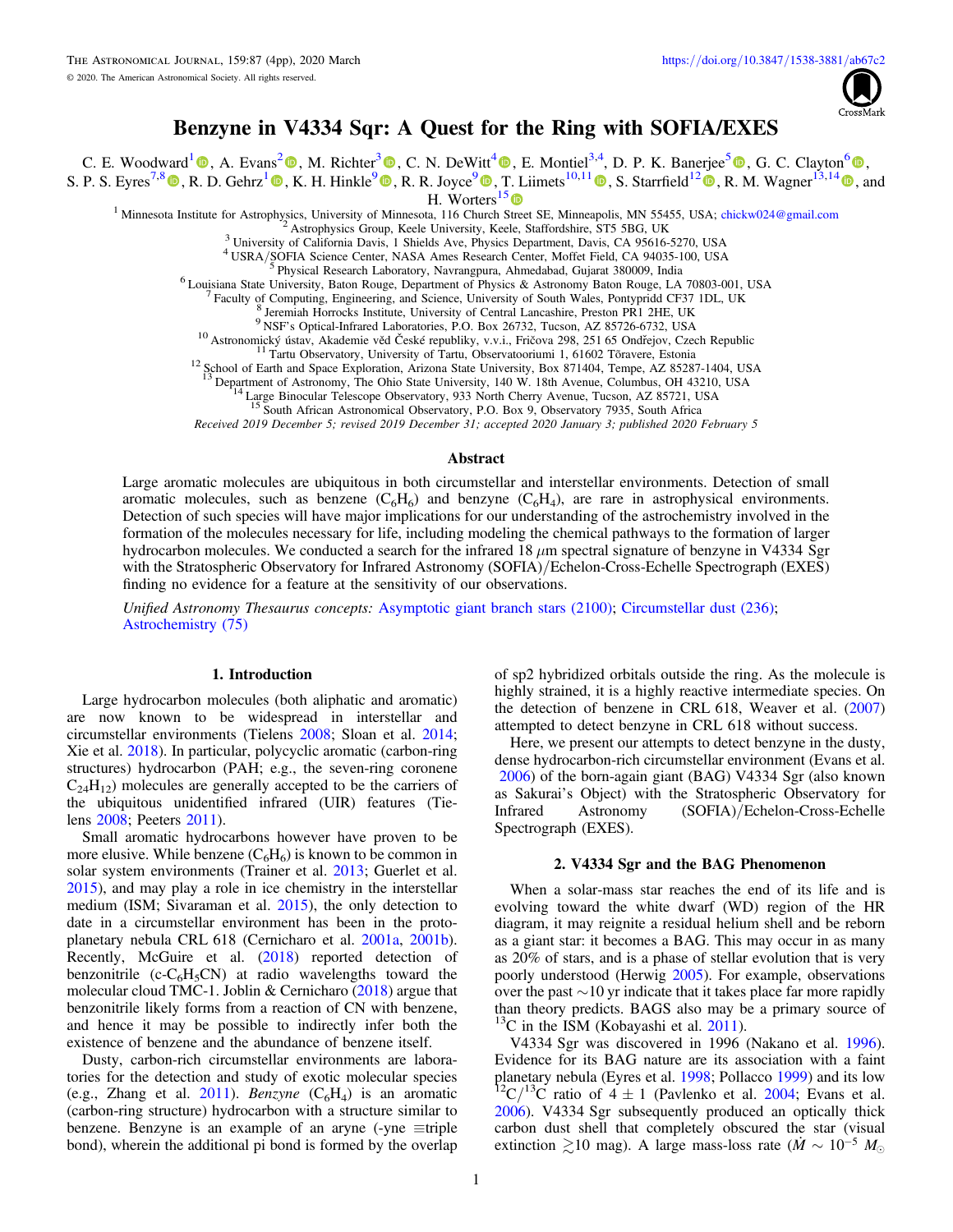<span id="page-3-0"></span>

| <b>EXES</b> Observational Summary |                                                                   |                                              |                                     |                                  |
|-----------------------------------|-------------------------------------------------------------------|----------------------------------------------|-------------------------------------|----------------------------------|
| Object                            | SOFIA DCS Archive File<br>$(F0560$ $EX$ $SPE$ <sup>*</sup> .fits) | 2019 Apr 4<br><b>UTC</b> Start<br>(hr:mm:ss) | 2019 Apr 4<br>UTC End<br>(hr:mm:ss) | <b>ITIME</b> <sup>a</sup><br>(s) |
| V4334 Sgr<br>Callisto             | 0600951 NONEEXEECHL CMB 0069-0082<br>0600953 NONEEXEECHL CMB 0112 | 08:04:12.38<br>09:49:40.15                   | 09:36:31.95<br>09:57:47.88          | 1504.00<br>192.00                |

Table 1 EXES Observational Summary

Notes. Data files are available through the SOFIA Data Cycle System (DCS) or the Infrared Processing and Analysis Center (IPAC) Infrared Science Archives (IRSA) at https://[dcs.arc.nasa.gov](https://dcs.arc.nasa.gov) or https://[www.ipac.caltech.edu](https://www.ipac.caltech.edu/project/irsa)/project/irsa, respectively.  $^{\rm a}$  Total on-source integration times.

 $yr^{-1}$ ) was implied by 1–5  $\mu$ m spectroscopy (Tyne et al. [2002](#page-5-0)) and by  $450/850 \mu m$  photometry (Evans et al. [2002](#page-5-0)). Observations with the European Southern Observatory (ESO) Very Large Telescope Interferometer (VLTI) reveal V4334 Sgr's dust disk, which is nearly edge-on (Chesneau et al. [2009](#page-4-0)). The rapid rate at which it is evolving has prompted major rethinking about the post-main-sequence evolution of low-to-intermediate mass stars (Herwig [2001;](#page-5-0) Lawlor & MacDonald [2003](#page-5-0); Deneault et al. [2006](#page-5-0)).

Neither Spitzer nor SOFIA spectra show evidence for canonical PAH dust features at mid-infrared (mid-IR) wavelengths. Similarly, the 3.28 and 3.4 μm features are not seen in ground-based spectra during the period of 1999–2002 (Tyne et al. [2002](#page-5-0); Evans et al. [2020](#page-5-0)). The WD in V4334 Sgr certainly is a photon source to excite PAHs, although Li & Draine ([2002](#page-5-0)) argue that such a energetic radiation field may not be required.

#### 3. Observation and Data Reduction

Observations of V4334 Sgr were conducted using EXES (Richter et al. [2018](#page-5-0)) on 2019 April 4.335 UT  $(MJD = 58577.355)$ , observing at an altitude of 13.11 km (43,000 ft) under programs 07\_0010 and 06\_0095. The instrument was configured in single-order, long-slit mode with a vacuum rest-frame wavelength center of  $18.16 \,\mu m$  $(550.63 \text{ cm}^{-1})$ , in first order using a 25."8 × 2."43 slit. This configuration yields a resolving power (RP) of  $\simeq$ 2240. Because of the high background flux at  $18 \mu m$  in the EXES lowresolution mode, the instrument was operated in the subarray mode and at a lower detector bias to avoid saturation. V4334 Sgr was nodded at two positions (AB-nod) separated by 8″ within the slit to provide for background subtraction. Immediately after the observations of V4334 Sgr, the telluric reference Callisto (a moon of Jupiter) was observed with the same instrumental setup. Data were reduced using the EXES instrument pipeline (REDUX; Clarke et al. [2015](#page-4-0)), with additional custom routines to deal with the high-background photon flux.

We adopted a flux density of 1551.3 Jy at 18.16  $\mu$ m for Callisto. This flux density was estimated from a standard thermal model (NEATM; Harris [1998](#page-5-0)), assuming a beaming parameter of 0.756 and a phase coefficient of 0.01 mag per degree (Dotto et al. [2000](#page-5-0)) using the JPL Horizons values for Callisto's radius and albedo. Details of the observations and SOFIA archive data files used in our analysis are given in Table 1. The EXES spectrum is shown in Figure 1.



Figure 1. SOFIA/EXES spectra of V4334 Sgr in the 18  $\mu$ m region near the 18.28  $\mu$ m in-plane aromatic ring deformation of benzyne (C<sub>6</sub>H<sub>4</sub>) observed in terrestrial laboratories. The V4334 Sgr spectrum is the red curve, the meannormalized Callisto (the telluric divisor) spectrum is the blue curve, and the black curve is the division of the two observed spectra multiplied by a factor of 100. The green curve is the ATRAN (Lord [1992](#page-5-0)) transmission model (arbitrarily offset by a factor of 0.5 for clarity). The spectral grasp of our observations does not include the 17.4  $\mu$ m region in the blue, nor extend to the 18.9  $\mu$ m region in the red where C<sub>60</sub> fullerene features are sometimes seen in the dust continuum of objects exhibiting PAH and other UIR bands (Shannon et al. [2015](#page-5-0), and references therein).

## 4. Discussion

The infrared (IR) spectral energy distribution (SED) of V4334 Sgr over the last ∼20 yr is discussed in detail by Evans et al. ([2020](#page-5-0)). The dust shell has cooled, from  $\simeq 840$  K in 1999 (as deduced from ground-based data) to  $\simeq$ 180 K in 2016 (SOFIA-based observations). A Spitzer InfraRed Spectrograph (IRS) spectrum (Evans et al. [2006](#page-5-0)) revealed the presence of HCN and polyynes (acetylene,  $C_2H_2$ ;  $HC_nN$ ) in the 13.5–16.5  $\mu$ m region. Later epoch SOFIA (+FORCAST) spectra (Evans et al. [2020](#page-5-0)) show that other hydrogenated carbon species are present. The HCN features gave (for 2005) a <sup>12</sup>C/<sup>13</sup>C ratio for the absorbing gas of ∼4 (Evans et al. [2006](#page-5-0)), as recently confirmed by submillimeter observations of the  $J = 4 \rightarrow 3$  transition in  $H^{12}CN$  and  $H^{13}CN$  conducted by Tafoya et al. ([2017](#page-5-0)), and a temperature  $\simeq$ 450 K. SOFIA observations in 2014 and 2016 indicated that the HCN and polyyne features have weakened to invisibility (i.e., nondetectable). Acetylene would just be visible, if present, at the very edge of the FORCAST G111 spectral segment (see Herter et al. [2012](#page-5-0)).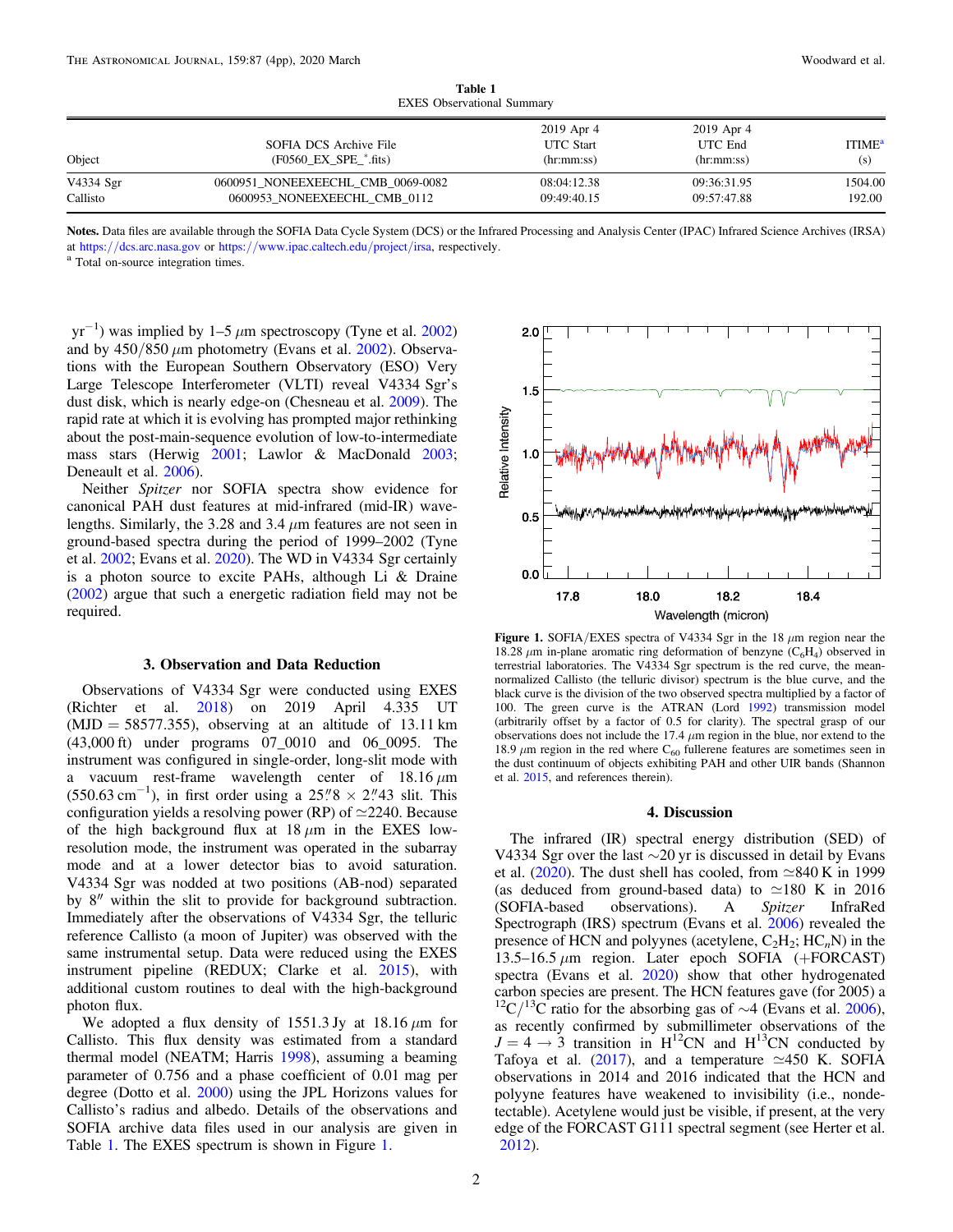<span id="page-4-0"></span>

Figure 2. Structure of ortho-, meta-, and para-benzyne.

The weak, and temporally varying, absorption features seen in the IR spectra of V4334 Sgr are intriguing, especially those near 10.9  $\mu$ m and 13.4  $\mu$ m. Sander et al. ([2002](#page-5-0)) attributes IR meta-benzyne features (Figure 2) at 10.94  $\mu$ m to a C–H bend + C–C stretch, 13.37  $\mu$ m to a C–H wag, and 18.28  $\mu$ m to an inplane aromatic ring deformation. The latter is the strongest band, and we suggest that the putative mid-IR features in V4334 Sgr are likely from meta-benzyne. Assuming that the molecules and radicals occupy a common zone between us and the (optically thick) dust, we expect any benzyne features to be in absorption, as are acetylene and other hydrocarbon features (Evans et al. [2006](#page-5-0)). As <sup>12</sup>C/<sup>13</sup>C  $\sim$ 4 in V4334 Sgr, we expect that at least one, and possibly two, of the C atoms in the benzyne will be  $^{13}C$ , which will cause the features to be displaced to longer wavelengths than those ring chains comprised solely of  ${}^{12}C$  (i.e., Radziszewski et al. [1992](#page-5-0)).

Given the evolution of the hydrocarbon features in V4334 Sgr, is it possible that small hydrocarbon molecules seen in the *Spitzer* spectra (Evans et al. [2006](#page-5-0)) have undergone reactions to produce the ring molecules?

Benzyne is a highly reactive biradical. Reactions between benzyne molecules, and between benzyne and other molecules, could lead to PAH formation. Any benzyne in V4334 Sgr may evolve along a similar astrochemical pathway into the PAH molecules seen (via the UIR features) in older BAGs such as FG Sge (Evans et al. [2015](#page-5-0)). If so, detection of benzyne could provide powerful constraints on chemical pathways for aromatic hydrocarbon formation in circumstellar environments, from di- and tri-atomics, to polyynes, to basic rings, and thence to the PAHs responsible for the UIR emission.

However, at our spectral sensitivity, median  $1\sigma$  flux density (upper limit) at 18.16  $\mu$ m of 25 Jy for our V4334 Sgr data, we find no evidence for benzyne in our EXES spectra. Similarly, no other emission or absorption features are evident (Figure [1](#page-3-0)). If benzyne is not present, could the small aliphatic hydrocarbons that are extant in the circumstellar material of V4334 Sgr then have their origins as fragments detached from larger, hydrogenated amorphous carbon (HACs) grains or do they form in situ by some other mechanism?

Acetylene is present in V4334 Sgr (Evans et al. [2006](#page-5-0)). Chen  $& Li (2019)$  have shown production of carbon nanotubes, formed from benzene with the presence of  $C_2H_2$  (through a hydrogen abstraction and acetylene addition reaction) is possible. If benzyne is similarly reactive, this could deplete the abundance of benzyne below the level of detectability. However, spectral signatures at the putative wavelengths of carbon nanotubes (see Table 1 of Chen & Li 2019) are not evident in the Spitzer or SOFIA spectra of V4334 Sgr. Unlike other BAGS, nondetection of PAHs in V4334 Sgr may suggest that they are not extant in the dusty carbon-rich environment

and possibly benzyne quickly transforms into other species. A more sensitive search  $(\mu Jy)$  for benzyne and other reactive carbon byproducts in dust environments with the James Webb Space Telescope may resolve this issue and the origins of PAH/UIR/HAC species.

#### 5. Conclusion

The search for the 18  $\mu$ m benzyne (C<sub>6</sub>H<sub>4</sub>) feature in V4334 Sgr with SOFIA/EXES was inconclusive at this epoch (2019) of the evolution of the cool, dense circumstellar shell after the 1996 BAG event. However, further pursuit to detect such small hydrocarbons is warranted to advance our understanding of hydrocarbon astrochemistry.

The authors thank the referee for the careful review and insightful scientific suggestions which improved the manuscript. This work is based in part on observations made with the NASA/DLR Stratospheric Observatory for Infrared Astronomy (SOFIA). SOFIA is jointly operated by the Universities Space Research Association, Inc. (USRA), under NASA contract NAS2-97001, and the Deutsches SOFIA Institut (DSI) under DLR contract 50 OK 0901 to the University of Stuttgart. Observations with EXES are supported by the NASA collaborative agreement NNX13AI85A and 80NSSC19K1701- 0. C.E.W. acknowledges support from NASA SOFIA contract NNA17BF53C managed by USRA to the University of Minnesota. D.P.K.B. is supported by a CSIR Emeritus Scientist grant-in-aid which is being hosted by the Physical Research Laboratory, Ahmedabad. T.L. acknowledges financial support from GAČR (grant number 17-02337S). The Astronomical Institute Ondrejov is supported by the project RVO:67985815. R.D.G. is supported by NASA and the United States Air Force. S.S. acknowledges support from a NASA Theory grant to ASU.

Facility: NASA SOFIA (EXES). Software: REDUX (Clarke et al. 2015).

#### ORCID iDs

- C. E. Woo[d](https://orcid.org/0000-0001-6567-627X)ward  $\bullet$  [https:](https://orcid.org/0000-0001-6567-627X)//orcid.org/[0000-0001-6567-627X](https://orcid.org/0000-0001-6567-627X)
- A. Evan[s](https://orcid.org/0000-0002-3142-8953) the [https:](https://orcid.org/0000-0002-3142-8953)//orcid.org/[0000-0002-3142-8953](https://orcid.org/0000-0002-3142-8953)
- M. Richter [https:](https://orcid.org/0000-0002-8594-2122)//orcid.org/[0000-0002-8594-2122](https://orcid.org/0000-0002-8594-2122)
- C. N. DeWi[t](https://orcid.org/0000-0002-6528-3836)t [https:](https://orcid.org/0000-0002-6528-3836)//orcid.org/[0000-0002-6528-3836](https://orcid.org/0000-0002-6528-3836)
- D. P. K. Banerje[e](https://orcid.org/0000-0002-9670-4824) [https:](https://orcid.org/0000-0002-9670-4824)//orcid.org/[0000-0002-9670-4824](https://orcid.org/0000-0002-9670-4824)
- G. C. Clayton  $\Phi$  [https:](https://orcid.org/0000-0002-0141-7436)//orcid.org/[0000-0002-0141-7436](https://orcid.org/0000-0002-0141-7436)
- S. P. S. Eyre[s](https://orcid.org/0000-0002-6663-7675)  $\bullet$  [https:](https://orcid.org/0000-0002-6663-7675)//orcid.org/[0000-0002-6663-7675](https://orcid.org/0000-0002-6663-7675)
- R. D. Gehr[z](https://orcid.org/0000-0003-1319-4089) [https:](https://orcid.org/0000-0003-1319-4089)//orcid.org/[0000-0003-1319-4089](https://orcid.org/0000-0003-1319-4089)
- K. H. Hinkle the [https:](https://orcid.org/0000-0002-2726-4247)//orcid.org/[0000-0002-2726-4247](https://orcid.org/0000-0002-2726-4247)
- R. R. Joyc[e](https://orcid.org/0000-0003-0201-5241) [https:](https://orcid.org/0000-0003-0201-5241)//orcid.org/[0000-0003-0201-5241](https://orcid.org/0000-0003-0201-5241)
- T. Liimets  $\bullet$  [https:](https://orcid.org/0000-0003-2196-9091)//orcid.org/[0000-0003-2196-9091](https://orcid.org/0000-0003-2196-9091)
- S. Starrfield **the [https:](https://orcid.org/0000-0002-1359-6312)//orcid.org/[0000-0002-1359-6312](https://orcid.org/0000-0002-1359-6312)**
- R. M. Wagne[r](https://orcid.org/0000-0003-1892-2751)  $\Phi$  [https:](https://orcid.org/0000-0003-1892-2751)//orcid.org/[0000-0003-1892-2751](https://orcid.org/0000-0003-1892-2751)
- H. Worters  $\bullet$  [https:](https://orcid.org/0000-0003-0496-8732)//orcid.org/[0000-0003-0496-8732](https://orcid.org/0000-0003-0496-8732)

#### References

- Cernicharo, J., Heras, A. M., Pardo, J. R., et al. 2001a, [ApJL](https://doi.org/10.1086/318872), [546, L127](https://ui.adsabs.harvard.edu/abs/2001ApJ...546L.127C/abstract) Cernicharo, J., Heras, A. M., Tielens, A. G. G. M., et al. 2001b, [ApJL](https://doi.org/10.1086/318871)[,](https://ui.adsabs.harvard.edu/abs/2001ApJ...546L.123C/abstract) [546, L123](https://ui.adsabs.harvard.edu/abs/2001ApJ...546L.123C/abstract)
- Chen, T., & Li, A. 2019, [A&A,](https://doi.org/10.1051/0004-6361/201935789) [631, A54](https://ui.adsabs.harvard.edu/abs/2019A&A...631A..54C/abstract)
- Chesneau, O., Clayton, G. C., Lykou, F., et al. 2009, [A&A](https://doi.org/10.1051/0004-6361:200811173), [493, L17](https://ui.adsabs.harvard.edu/abs/2009A&A...493L..17C/abstract)
- Clarke, M., Vacca, W. D., & Shuping, R. Y. 2015, in ASP Conf. Ser. 495, Redux: A Common Interface for SOFIA Data Reduction Pipelines, ed. A. R. Taylor & E. Rosolowsky (San Francisco, CA: ASP), [355](https://ui.adsabs.harvard.edu/abs/2015ASPC..495..355C/abstract)